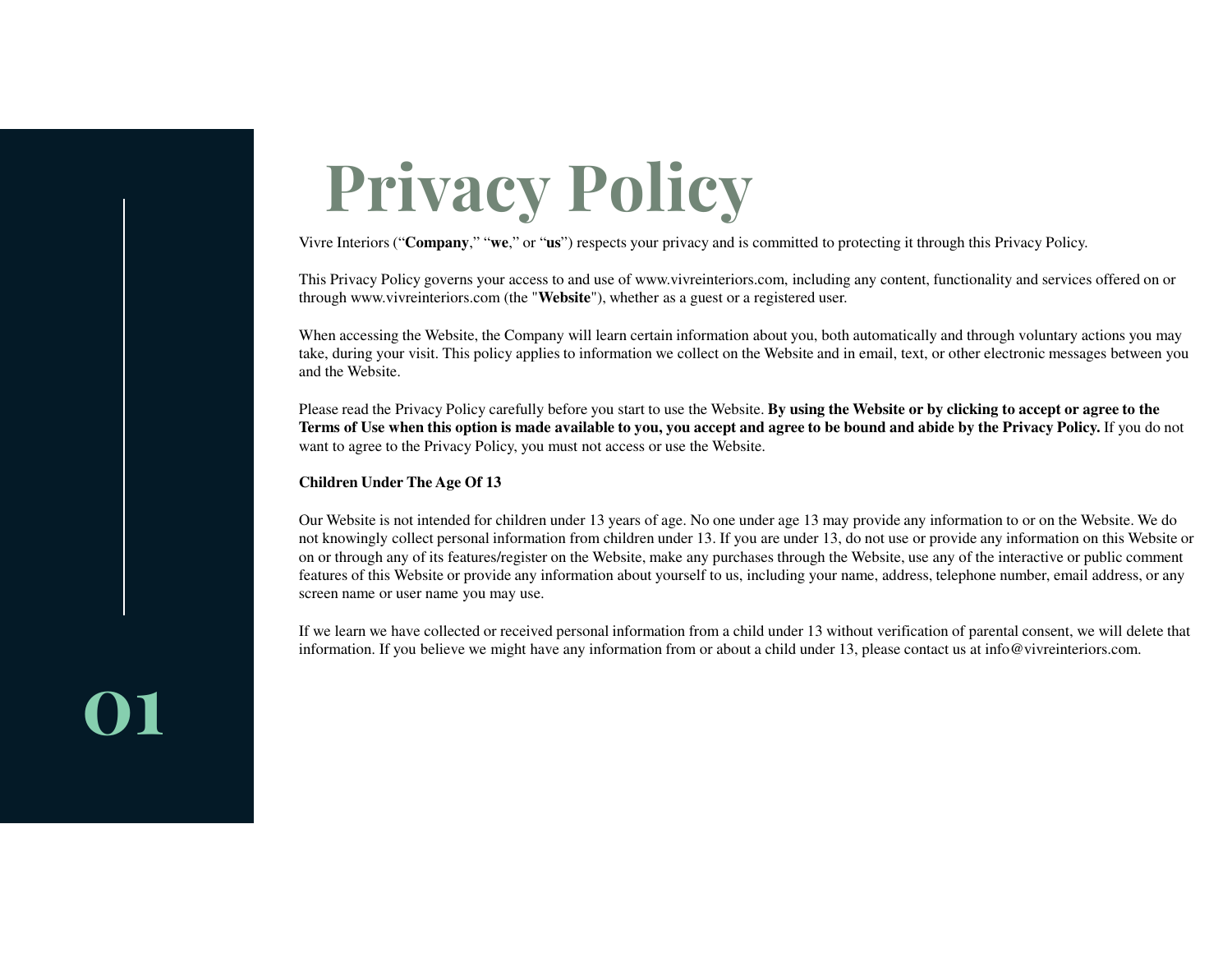### **Information We Collect About You**

When you access the Website, the Company will learn certain information about you during your visit.

*Information You Provide To Us*. The Website provides various places for users to provide information. We collect information that users provide by filling out forms on the Website, communicating with us via contact forms, responding to surveys, search queries on our search feature, providing comments or other feedback, and providing information when ordering a product or service via the Website.

We use information you provide to us to deliver the requested product and/or service, to improve our overall performance, and to provide you with offers, promotions, and information.

*Information We Collect Through Automatic Data Collection Technology*. As you navigate through our Website, we may use automatic data collection technologies including Google Analytics to collect certain information about your equipment, browsing actions, and patterns. This will generally include information about your location, your traffic pattern through our website, and any communications between your computer and our Website. Among other things, we will collect data about the type of computer you use, your Internet connection, your IP address, your operating system, and your browser type.

The information we collect automatically is used for statistical data and will not include personal information. We use this data to improve our Website and our service offerings. To the extent that you voluntarily provide personal information to us, our systems will associate the automatically collected information with your personal information.

# **Use of Cookies And Pixels**

Similar to other commercial websites, our website utilizes a standard technology called "cookies" and server logs to collect information about how our site is used. Information gathered through cookies and server logs may include the date and time of visits, the pages viewed, time spent at our site, and the websites visited just before and just after our own, as well as your IP address.

A cookie is a very small text document, which often includes an anonymous unique identifier. When you visit a website, that site's computer asks your computer for permission to store this file in a part of your hard drive specifically designated for cookies. Each website can send its own cookie to your browser if your browser's preferences allow it, but (to protect your privacy) your browser only permits a website to access the cookies it has already sent to you, not the cookies sent to you by other sites.

The Company reserves the right to use technological equivalents of cookies, including social media pixels. These pixels allow social media sites to track visitors to outside websites so as to tailor advertising messages users see while visiting that social media website. The Company reserves the right to use these pixels in compliance with the policies of the various social media sites.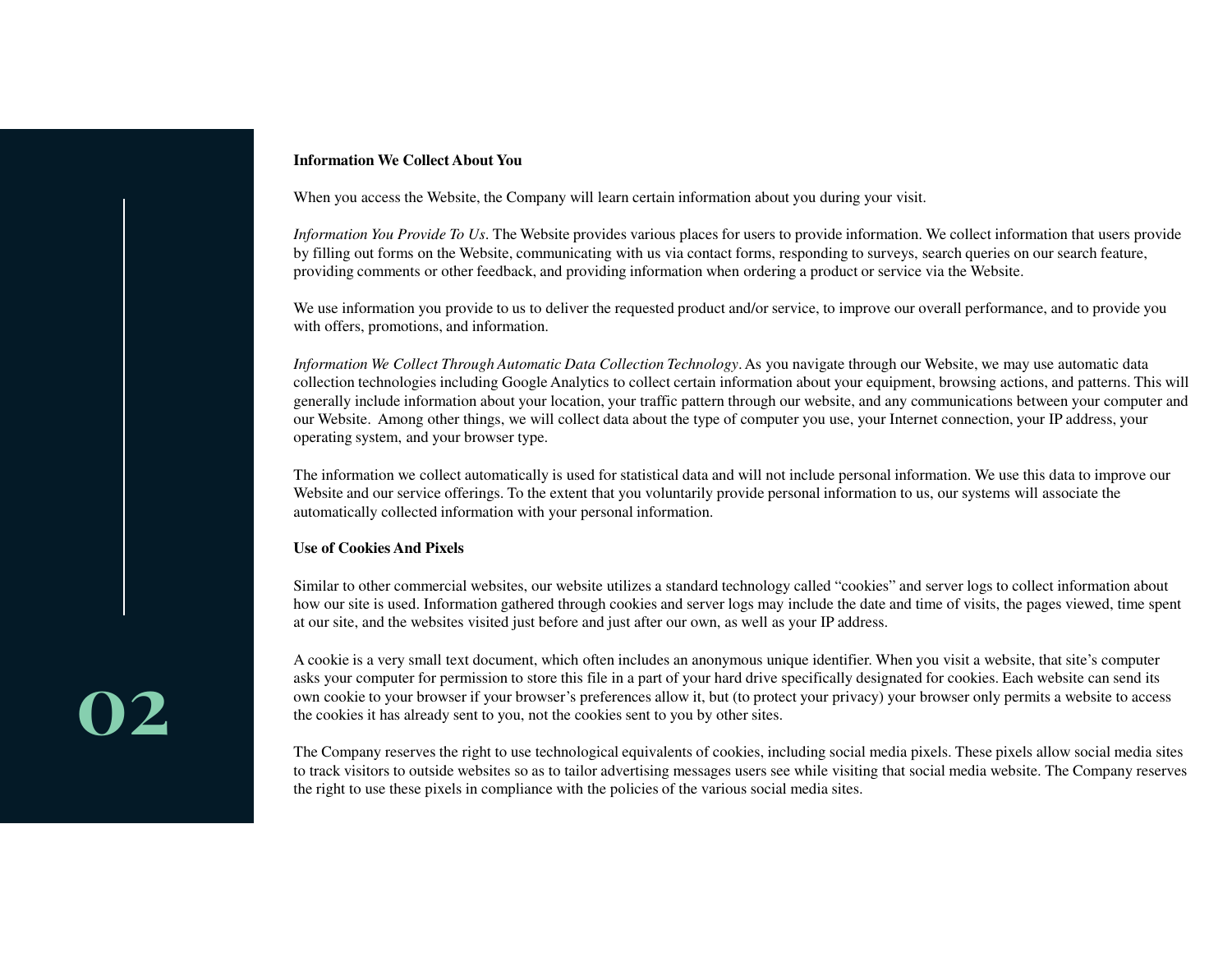# **Third Party Use Of Cookies**

Some content or applications, including advertisements, on the Website are served by third-parties, including advertisers, ad networks and servers, content providers, and application providers. These third parties may use cookies alone or in conjunction with web beacons or other tracking technologies to collect information about you when you use our website. The information they collect may be associated with your personal information or they may collect information, including personal information, about your online activities over time and across different websites and other online services. They may use this information to provide you with interest-based (behavioral) advertising or other targeted content.

We do not control these third parties' tracking technologies or how they may be used. If you have any questions about an advertisement or other targeted content, you should contact the responsible provider directly.

# **Email Information**

If you choose to correspond with us through email, we may retain the content of your email messages together with your email address and our responses. We provide the same protections for these electronic communications that we employ in the maintenance of information received online, mail, and telephone. This also applies when you register for our website, sign up through any of our forms using your email address or make a purchase on this site. For further information see the email policies below.

# **Email Policies**

We are committed to keeping your e-mail address confidential. We do not sell, rent, or lease our subscription lists to third parties, and will not disclose your email address to any third parties except as allowed in the section titled Disclosure of Your Information.

We will maintain the information you send via e-mail in accordance with applicable federal law.

In compliance with the CAN-SPAM Act, all e-mails sent from our organization will clearly state who the e-mail is from and provide clear information on how to contact the sender. In addition, all e-mail messages will also contain concise information on how to remove yourself from our mailing list so that you receive no further e-mail communication from us.

Our emails provide users the opportunity to opt-out of receiving communications from us and our partners by reading the unsubscribe instructions located at the bottom of any e-mail they receive from us at anytime.

Users who no longer wish to receive our newsletter or promotional materials may opt-out of receiving these communications by clicking on the unsubscribe link in the e-mail.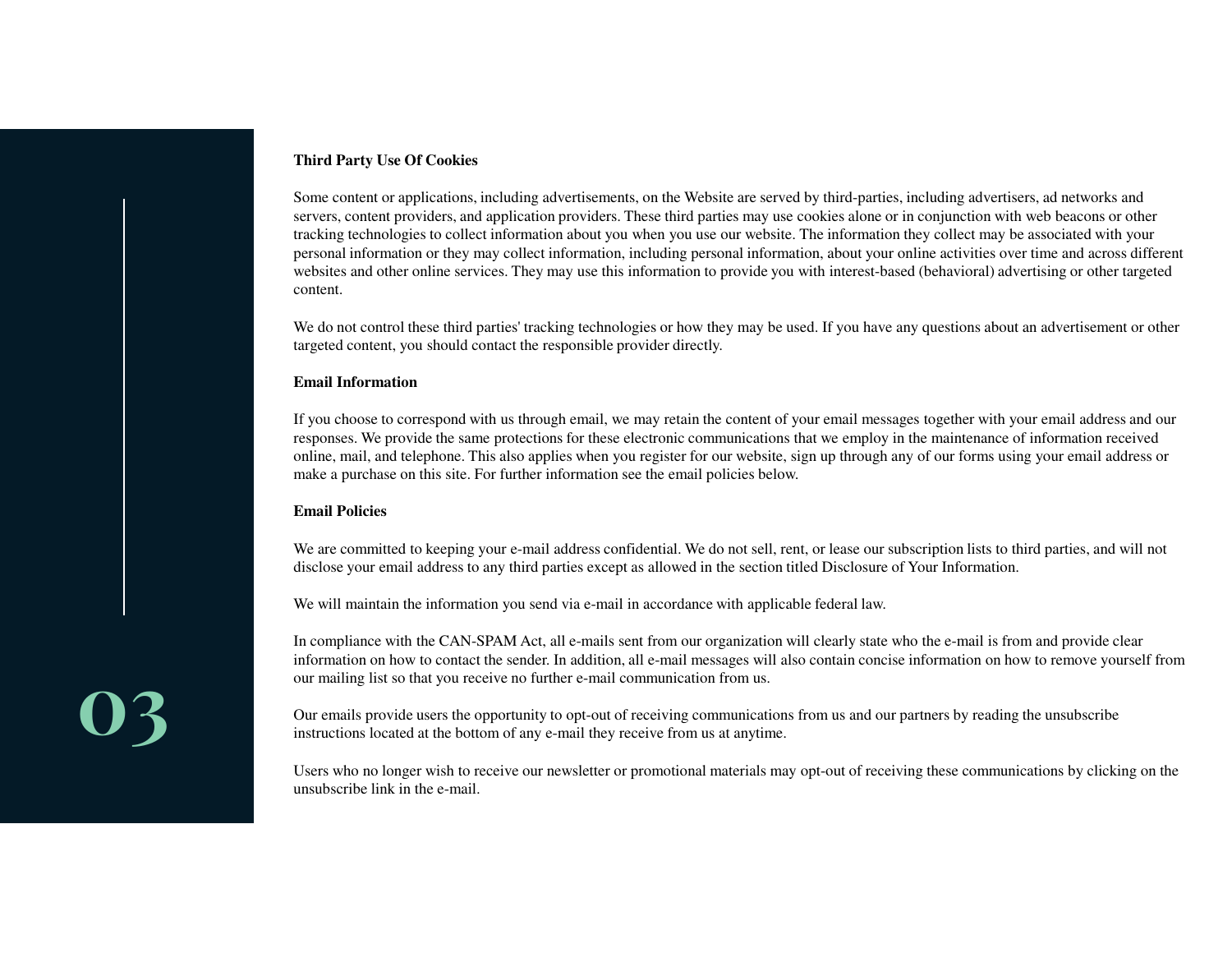### **How And Why We Collect Information**

The Company collects your information in order to record and support your participation in the activities you select. If you register to download a book or resources, sign up for our newsletter, and/or purchase a product from us, we collect your information. We use this information to track your preferences and to keep you informed about the products and services you have selected to receive and any related products and/or services. As a visitor to this Website, you can engage in most activities without providing any personal information. It is only when you seek to download resources and/or register for services that you are required to provide information.

If you are outside the European Union and opt to receive any free resources, participate in any free training programs, register for a webinar, register for a live event, register for a seminar, or purchase any products sold by the Company on this Website, we will automatically enroll you to receive our free email newsletter. If you do not wish to receive this newsletter, you can unsubscribe anytime. We include an "unsubscribe" link at the bottom of every email we send. If you ever have trouble unsubscribing, you can send an email to info@vivreinteriors.com requesting to unsubscribe from future emails.

If you are in the European Union and opt to receive any free resources, participate in any free training programs, register for a webinar, register for a live event, register for a seminar, or purchase any products sold by the Company on this Website, we will only enroll you to receive our free email newsletter if you affirmatively consent to it. If you do not wish to receive this newsletter, you can unsubscribe anytime. We include an "unsubscribe" link at the bottom of every email we send. If you ever have trouble unsubscribing, you can send an email to info@vivreinteriors.com requesting to unsubscribe from future emails.

### **How Do We Use the Information That You Provide to Us?**

We use personal information for purposes of presenting our Website and its contents to you, providing you with information, providing you with offers for products and services, providing you with information about your subscriptions and products, carrying out any contract between you and the Company, administering our business activities, providing customer service, and making available other items and services to our customers and prospective customers.

From time-to-time, we may use the information you provide to us to make you offers to purchase products and services provided by third parties in exchange for a commission to be paid to us by such third parties. Should you opt to take part in such promotions, the third parties will receive your information.

From time-to-time, we may use the information you provide to us to display advertisements to you that are tailored to your personal characteristics, interests, and activities.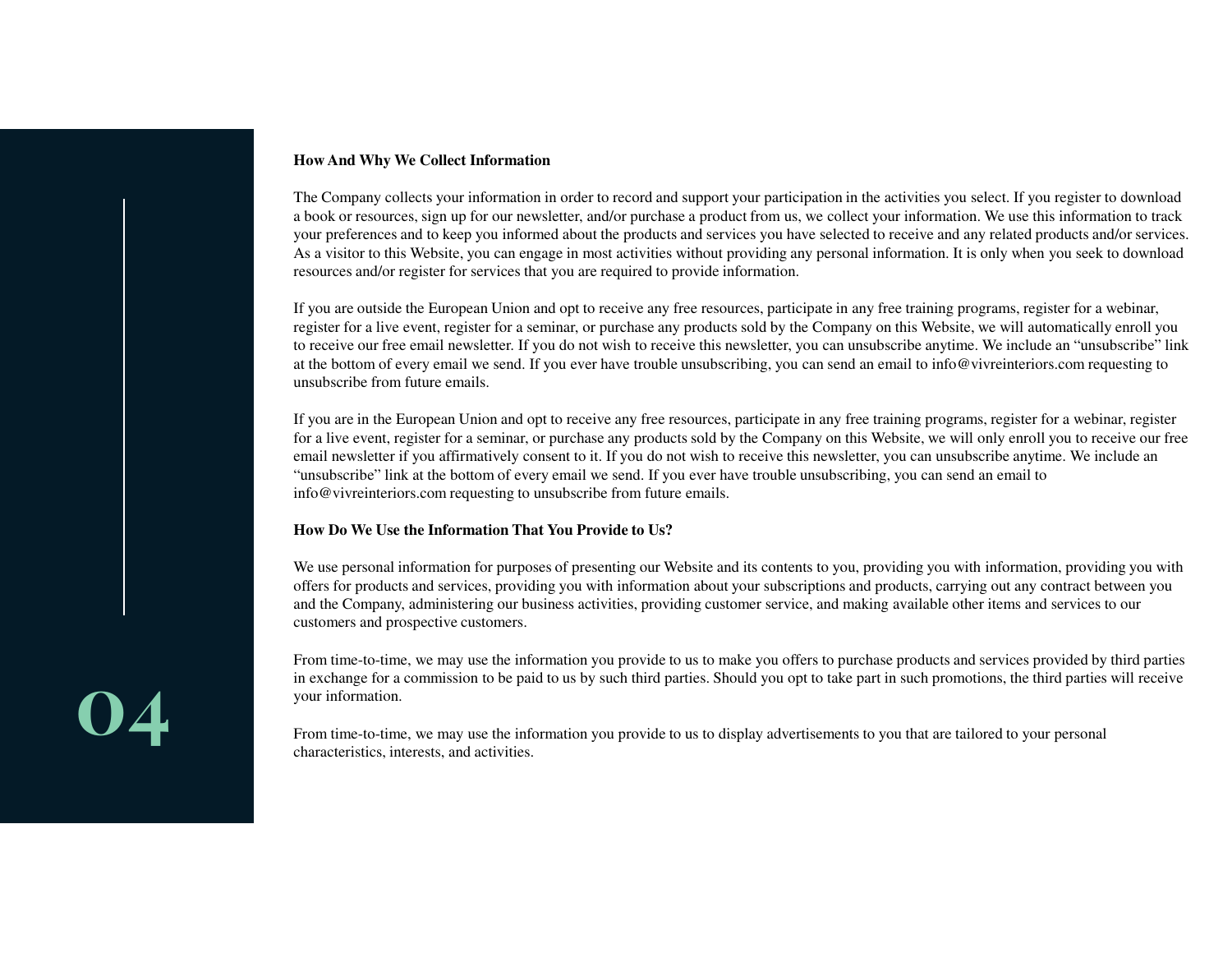### **Disclosure Of Your Information**

As a general rule, we do not sell, rent, lease or otherwise transfer any information collected whether automatically or through your voluntaryaction.

We may disclose your personal information to our subsidiaries, affiliates, and service providers for the purpose of providing our services to you.

We may disclose your personal information to a third party, including a lawyer or collection agency, when necessary to enforce our terms of service or any other agreement between you and the Company.

We may provide your information to any successor in interest in the event of a merger, divestiture, restructuring, reorganization, dissolution, or other sale or transfer of some or all of the Company's assets and/or business.

We may disclose information when legally compelled to do so, in other words, when we, in good faith, believe that the law requires it or for the protection of our legal rights or when compelled by a court or other governmental entity to do so.

### **How Do We Protect Your Information and Secure Information Transmissions?**

We employ commercially reasonable methods to ensure the security of the information you provide to us and the information we collect automatically. This includes using standard security protocols and working only with reputable third-party vendors.

Email is not recognized as a secure medium of communication. For this reason, we request that you do not send private information to us by email. However, doing so is allowed, but at your own risk. Some of the information you may enter on our website may be transmitted securely via a secure medium known as Secure Sockets Layer, or SSL. Credit Card information and other sensitive information is never transmitted via email.

The Company may use software programs to create summary statistics, which are used for such purposes as assessing the number of visitors to the different sections of our site, what information is of most and least interest, determining technical design specifications, and identifying system performance or problem areas.

For site security purposes and to ensure that this service remains available to all users, the Company uses software programs to monitor network traffic to identify unauthorized attempts to upload or change information, or otherwise cause damage.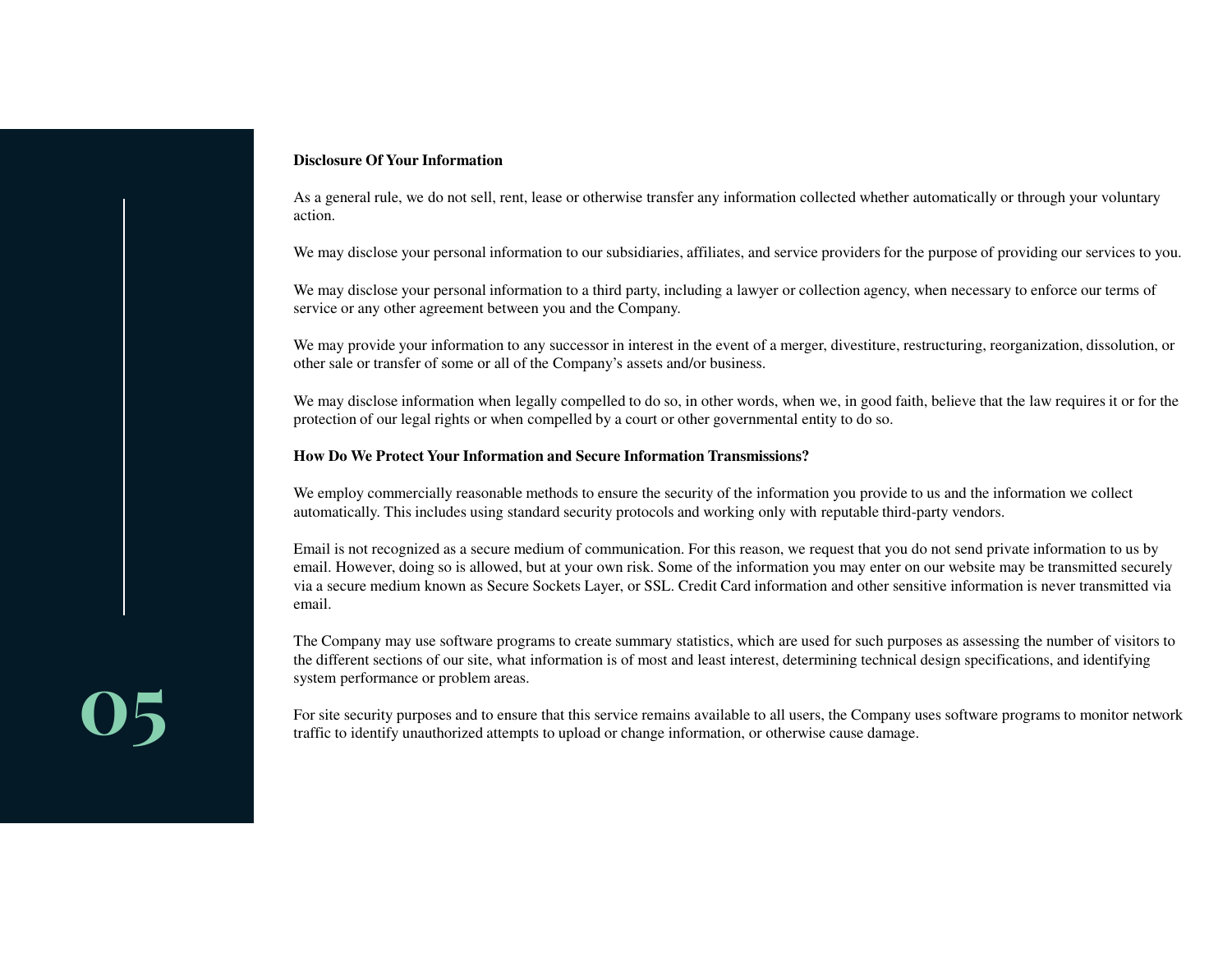# **Policy Changes**

It is our policy to post any changes we make to our privacy policy on this page. If we make material changes to how we treat our users' personal information, we will notify you by email to the email address specified in your account and/or through a notice on the Website home page. The date the privacy policy was last revised is identified at the bottom of the page. You are responsible for ensuring we have an up-to-date active and deliverable email address for you, and for periodically visiting our Website and this privacy policy to check for any changes.

# **Visitors' GDPR Rights**

If you are within the European Union, you are entitled to certain information and have certain rights under the General Data Protection Regulation. Those rights include:

We will retain the any information you choose to provide to us until the earlier of: (a) you asking us to delete the information, (b) our decision to cease using our existing data providers, or (c) the Company decides that the value in retaining the data is outweighed by the costs of retaining it.

You have the right to request access to your data that the Company stores and the rights to either rectify or erase your personal data.

You have the right to seek restrictions on the processing of your data.

You have the right to object to the processing of your data and the right to the portability of your data.

To the extent that you provided consent to the Company's processing of your personal data, you have the right to withdraw that consent at any time, without affecting the lawfulness of processing based upon consent that occurred prior to your withdrawal of consent.

You have the right to lodge a complaint with a supervisory authority that has jurisdiction over issues related to the General Data Protection Regulation.

We require only the information that is reasonably required to enter into a contract with you. We will not require you to provide consent for any unnecessary processing as a condition of entering into a contract with us.